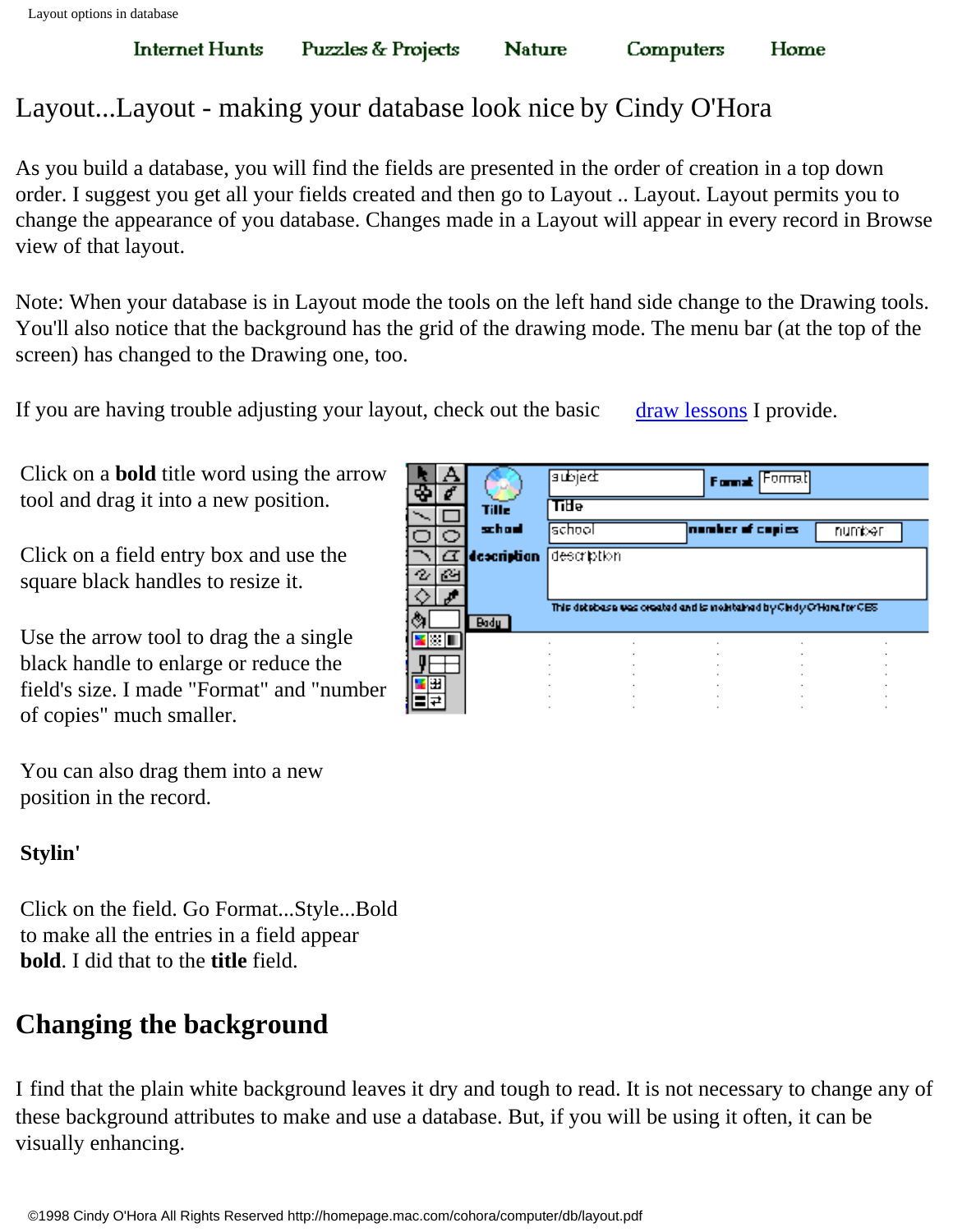## **To color the background:**

- 1. Select the rectangle tool and select a color in the paint can fill palette.
- 2. Start at the upper left hand corner of the record draw a rectangle by holding down the mouse button and dragging to the bottom right corner of the record. It covers up everything!
- 3. **Go Arrange ... Move To Back.** That sends the colored rectangle to the base of the project and makes the fields visible again.
- 4. I suggest you lock it there by selecting it and then **Go Arrange...Lock**. You'll note that the handles will turn from black to gray. You will need to **Unlock** it to make any changes.
- 5. **Drag the Body line downward a small amount** to adjust the area of blank space surrounding each record.

I like to see a little white to give me a visual sense of where one record ends and the next begins in Browse.

## **To add the CD clip art:**

- 1. Put any CD in your drive. Copy the icon off of a CD (File ... Get info box.)
- 2. Return to the database layout and Edit ... Paste it.

I often use a straight line to visually divide one record from another in Browse view.

- 1. Click on the line tool in the tool palette.
- 2. Set the color and pattern using those palettes.
- 3. Draw the line above the Body line demarcation. [\(My dashed line tip may be helpful.](http://homepage.mac.com/cohora/computer/dash.pdf))

Use [new view](http://homepage.mac.com/cohora/computer/db/newview.pdf) to make it easier to see the outcome of your changes.